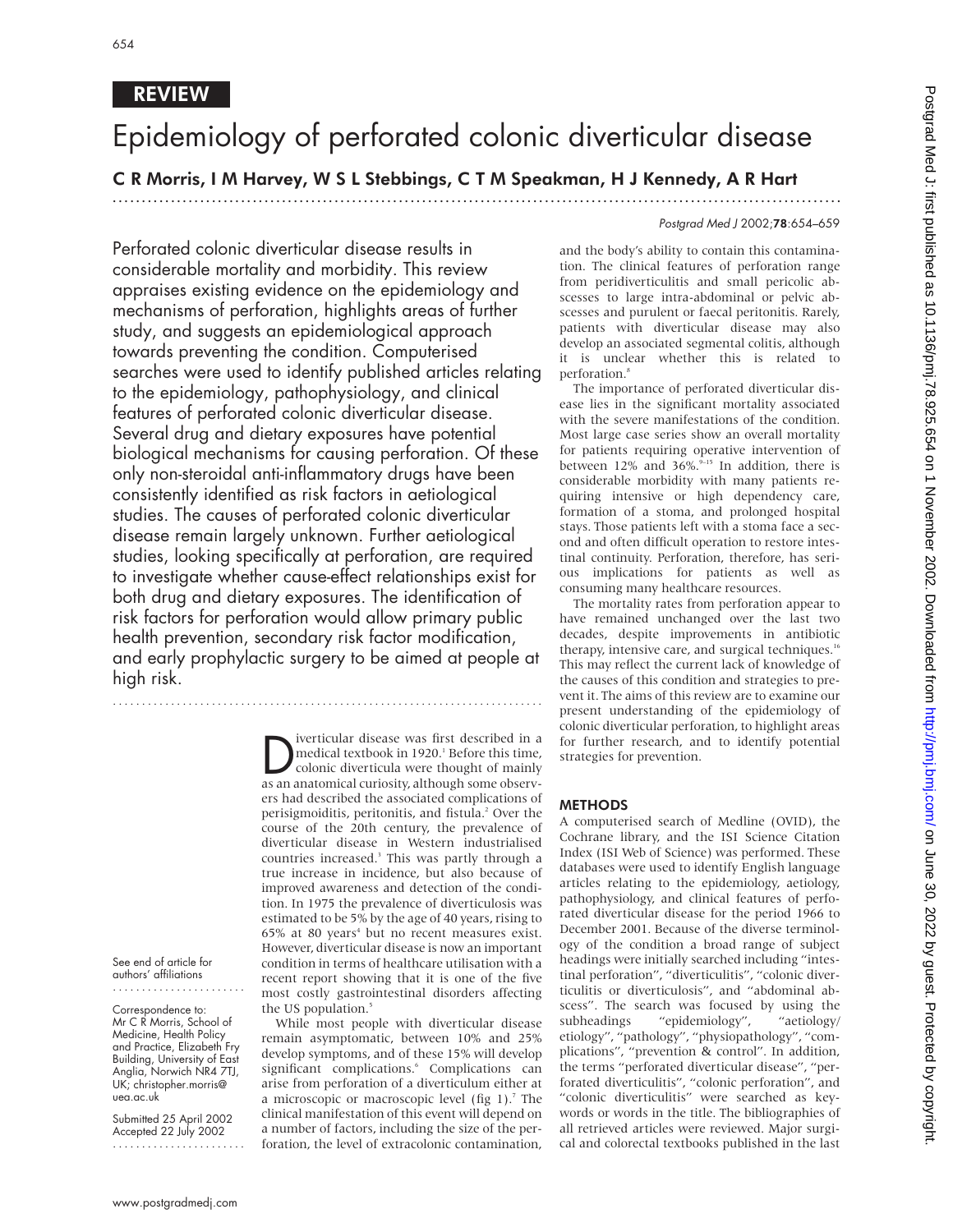

Figure 1 Opened section of sigmoid colon, showing macroscopic perforation of diverticulum. (Published with kind permission from Edward C Klatt MD, Department of Pathology, University of Utah, Salt Lake City, USA.)

| (Hinchey et $a^{19}$ ) | <b>Table 1</b> Severity grading of acute diverticulitis |
|------------------------|---------------------------------------------------------|
| Stage 1                | Diverticulitis with pericolic abscess                   |
| Stage 2                | Diverticulitis with pelvic abscess or localised abscess |
| Stage 3                | Diverticulitis with purulent peritonitis                |
| Stage 4                | Diverticulitis with faecal peritonitis                  |

five years were also reviewed to identify additional references. Identified incidence, cross sectional, case-control, and cohort studies were cited. No randomised controlled clinical trials relating to the aetiology or prevention of perforated diverticular disease were found. Data on the clinical aspects and mortality of perforated diverticular disease were obtained, where possible, from large studies with greater than 100 cases.

#### BIOLOGICAL MECHANISMS

An understanding of the biological mechanisms of a disease is important in formulating hypotheses and, if risk factors are identified, in supporting a causal relationship. The pathogenesis of diverticular perforation remains speculative but the initial event is thought to involve an excessive rise in intradiverticular pressure either by blockage of the diverticular neck with faecal material or alternatively by exaggerated colonic segmentation.17 18 This pressure increase leads to focal necrosis and perforation within the thin walled diverticulum allowing local bacterial proliferation in the surrounding serosa, pericolic fat, and mesentery. If this progresses, a collection of pus may form and in some cases become walled off by pericolic fat, to form a small pericolic abscess. If the collection enlarges it may involve loops of small bowel, omentum or the pelvic peritoneum forming a localised abscess. If the pus is not contained, contamination of the abdominal cavity occurs producing purulent peritonitis. Finally if the initial perforation is large, faecal peritonitis may occur rapidly without associated diverticular inflammation.<sup>18</sup> Based on this process of progressive extracolonic sepsis, Hinchey *et al* have suggested a four stage classification of perforation (table 1).<sup>19</sup>

Patients with diverticular disease can generate markedly raised intracolonic pressures,<sup>20 21</sup> and the fact that nearly all diverticular perforations occur in the sigmoid colon, where the pressures are highest, is suggestive evidence that these changes are important.<sup>3</sup> However, they are unlikely to be the only important factor as it has been shown that diverticula are capable, in normal conditions, of expanding greatly in response to large pressure increases.<sup>21</sup> The properties of the colonic wall are also likely to be relevant in determining

whether a perforation occurs.<sup>22</sup> Diverticula lack the normal smooth muscle layers of the colon and consist predominantly of mucosa. The mucosa, therefore, acts as the main barrier to colonic content and supports a complex biochemical and bacterial environment under the control of both chemical and neurological stimuli.22–24 This environment is susceptible to alteration by exogenous factors leading to a breech of the mucosal defence and allowing rapid extracolonic passage of bacteria through the thin diverticular wall. In investigating the aetiology of colonic diverticular perforation, risk factors that produce impairment of the mucosal barrier as well as raised intracolonic pressures should be sought. Examples of potential risk factors are summarised in table 2.

### EPIDEMIOLOGY OF PERFORATED DIVERTICULAR DISEASE

#### Descriptive studies

An understanding of the frequency of a disease in varying populations is not only important for determining the resources for treating that condition, but can provide hypotheses for causation. The incidence rate is the most useful frequency measure for this purpose as unlike prevalence it is not influenced by duration of illness. Variations in the incidence of a disease between populations or specific groups often provide the first clues as to the cause of the condition.

One of the first studies to measure the frequency of the general, inflammatory complications of diverticular disease compared the incidence of diverticulitis in major teaching hospitals in Fiji, Singapore, Nigeria, and Scotland.<sup>47</sup> The annual incidence in Scotland was estimated to be 12.9 cases per 100 000. This was 60 times greater than in the native populations of the other countries, reflecting the underlying prevalence of diverticular disease. Only one recent population based study has measured the incidence of diverticular perforation. This study measured the frequency of abscess and peritonitis secondary to diverticular perforation in Norfolk, UK.<sup>48</sup> The incidence of perforation in this study was 4.0 cases per 100 000 population per year and an estimated 2000 cases per year were calculated to occur in the UK. The study confirmed the expected finding of a higher incidence with increasing age but also showed the age adjusted incidence was higher in males (5.1/100 000/year in males versus 3.6/100 000/ year in females). This gender difference is supported by work from case series but only in younger age groups. In a series of 366 patients from Finland admitted with diverticulitis, there was a predominance of males in the under 50 year age group whereas the opposite was true in older age groups.<sup>49</sup> This finding was consistent even after allowing for the baseline population. Other case series have shown a similar predominance of male patients in younger age groups.<sup>50 51</sup>

Descriptive studies can also help to generate aetiological hypotheses in the initial stages of investigating a disease. In perforated diverticular disease, several small case series have implicated non-steroidal anti-inflammatory drugs (NSAIDs) as a possible aetiological factor.<sup>52-55</sup> This has been supported by a larger case series that found 29% of cases of perforation were using NSAIDs.<sup>48</sup> These drugs have a plausible mechanism of action in perforation in that they inhibit the cyclo-oxygenase enzyme and reduce prostaglandin synthesis in the gut. Prostaglandins are important for maintaining an effective colonic mucosal barrier as they stimulate secretion of mucin and bicarbonate and increase mucosal blood flow.<sup>56</sup> In addition NSAIDs may cause topical mucosal damage, denuding surface epithelial cells and increasing colonic permeability.<sup>57</sup> This may lead to ulceration and the passage of bacteria and toxins through the mucosa.

Case series of perforation have similarly found other drugs to be commonly used. One such study found that 11 of 49 patients (22%) with perforation were taking steroids and that those on steroids had more severe inflammatory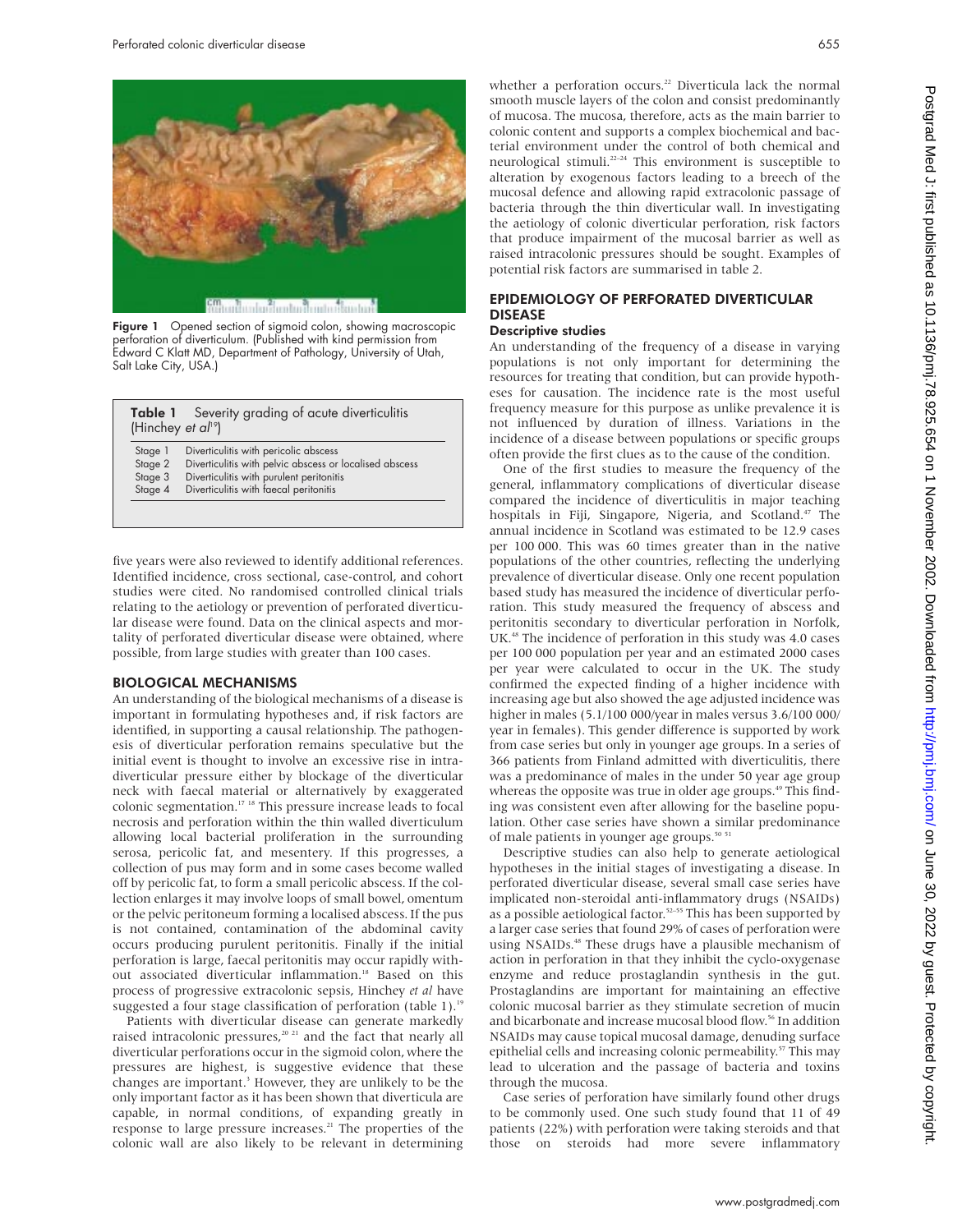| Mecahnism of action             | Pathway                                                 | <b>Risk factors</b>                                                                                            |
|---------------------------------|---------------------------------------------------------|----------------------------------------------------------------------------------------------------------------|
| Raised intracolonic<br>pressure | Altered autonomic activity                              | Decreased physical exercise <sup>25</sup> <sup>26</sup><br>Prostigmine/neostigmine <sup>27</sup> <sup>28</sup> |
|                                 | Opioid receptors                                        | Opioid drugs <sup>21</sup> 29-31                                                                               |
|                                 | Reduced mechanical stretching of<br>colon               | Fibre deficiency <sup>32 33</sup>                                                                              |
|                                 | Impaired mucosal barrier Altered microbial colonisation | Antibiotics <sup>3435</sup>                                                                                    |
|                                 |                                                         | Fibre deficiency <sup>36</sup>                                                                                 |
|                                 | Altered mucin secretion                                 | $NSAIDs37-39$                                                                                                  |
|                                 |                                                         | Fibre deficiency <sup>40-42</sup>                                                                              |
|                                 | Damaged epithelial cells                                | $NSAIDs37-39$                                                                                                  |
|                                 |                                                         | Red meat <sup>43</sup> 44                                                                                      |
|                                 | Decreased immune response                               | Corticosteroids and other<br>immunosuppressants <sup>45</sup>                                                  |
|                                 |                                                         | Advanced age <sup>46</sup>                                                                                     |

Table 2 Potential risk factors in diverticular perforation classified by biological mechanisms of action

|                              |                                            |                                                                                                  |                                                                     | Relative risk/odds<br>ratio and 95% CI for |
|------------------------------|--------------------------------------------|--------------------------------------------------------------------------------------------------|---------------------------------------------------------------------|--------------------------------------------|
| Study                        | Study design                               | Cases                                                                                            | Controls                                                            | NSAID use                                  |
| Wilson et $a^{63}$           | Case-control                               | 92 patients with complicated diverticular<br>disease. Inflammatory and bleeding<br>complications | 92 Community based                                                  | 11.2 (7.1 to 17.5)                         |
|                              |                                            |                                                                                                  | 306 Colorectal cancer patients                                      | 6.6 $(3.6 \text{ to } 12.0)$               |
| Corder et $a^{64}$           | Case-control                               | 115 patients with diverticular<br>disease/extracolonic sepsis                                    | 77 patients with diverticular disease<br>and no extracolonic sepsis | 4.9 $(1.6 \text{ to } 14.8)$               |
| Langman et $a^{65}$          | Case-control                               | 107 patients with small or large bowel<br>perforation                                            | 107 patients with uncomplicated<br>bowel disease                    | 2.6 $(1.6 \text{ to } 4.1)$                |
| Campbell et al <sup>66</sup> | Case-control                               | 50 patients with severe complications of<br>diverticular disease                                 | 50 emergency hospital admissions                                    | 4.2 (1.7 to 10.4)                          |
|                              |                                            |                                                                                                  | 50 patients with uncomplicated<br>diverticular disease              | 3.7 (1.5 to 9.0)                           |
| Aldoori et $a^{67}$          | Cohort: 35625 male<br>health professionals | 310 self reported symptomatic<br>diverticular disease                                            |                                                                     | 2.2 (1.3 to 3.9)                           |

complications.<sup>58</sup> Corticosteroids have powerful immunosuppressive actions as well as anti-inflammatory effects and it is likely that these drugs could impair a person's ability to contain a perforation in its early stages. Other studies have shown similar findings in patients receiving corticosteroids<sup>59–61</sup> or other immunosuppressant drugs.<sup>62</sup> Another case series has reported that a quarter of patients with perforation were taking opiate analgesics.<sup>48</sup> Opiates have a plausible mechanism of action through their effects on raising intracolonic pressure and slowing intestinal transit.<sup>21</sup> By slowing transit time they might prolong the exposure of the diverticular wall to potentially damaging intracolonic pathogens or agents.

#### Analytical studies

#### Medication

Descriptive studies have identified NSAIDs as a drug commonly used by patients with perforation and there is now consistent evidence from analytical studies that NSAIDs are associated with the complications of diverticular disease (table 3). Wilson *et al* showed that cases of complicated diverticular disease (bleeding and perforation) were significantly more likely to be taking NSAIDs than both an age and sex matched community based control group (34% *v* 4 %, p<0.001) and a group of colorectal cancer patients (34% *v* 7%,  $p$ <0.001).<sup>63</sup> Most of this association was attributable to the more severe complications of free perforation. A similar casecontrol study compared 50 patients with severe complications of diverticular disease with two control groups matched for sex and age.<sup>66</sup> Again this study showed consistent and significant associations between NSAID use and complicated diverticular disease. In the case group, 48% were taking NSAIDs

compared with 18% of the first control group (consisting of general emergency hospital admissions) and 20% of the second control group (consisting of patients with uncomplicated diverticular disease). However, this study included diverticular bleeding among the complications and difficulties arise in determining the risks for perforation alone.

Only one comparative study has looked specifically at diverticular perforation, $64$  comparing the use of medication in 115 cases of diverticular disease presenting with extracolonic sepsis (fistula, abscess, peritonitis) and 77 cases of diverticular disease without extracolonic sepsis (inflammatory mass, peridiverticulitis). In this study, both NSAIDs and corticosteroids were associated with the most severe clinical manifestations of perforation, namely peritonitis and abscess. Finally, a case-control study has found an association between NSAID use and perforations of the large and small bowel.<sup>65</sup> Here 740 case records of gastrointestinal perforation or haemorrhage were analysed retrospectively to investigate drug use. Of the patients with perforation, 22% were taking NSAIDs compared with 10% of a control group consisting of patients with uncomplicated bowel disease (p<0.01). No association was detected with corticosteroid use.

No cohort studies have looked specifically at diverticular perforation, but a large investigation from the US has identified an association between NSAID use and symptomatic diverticular disease in men.<sup>67</sup> This study followed a cohort of 35 625 male health professionals for six years using questionnaires to look at use of NSAIDs and symptomatic diverticular disease. After adjusting for other potential confounding factors, men taking NSAIDs had a relative risk for the development of symptomatic diverticular disease of 2.2 (95% confidence interval 1.3 to 3.9).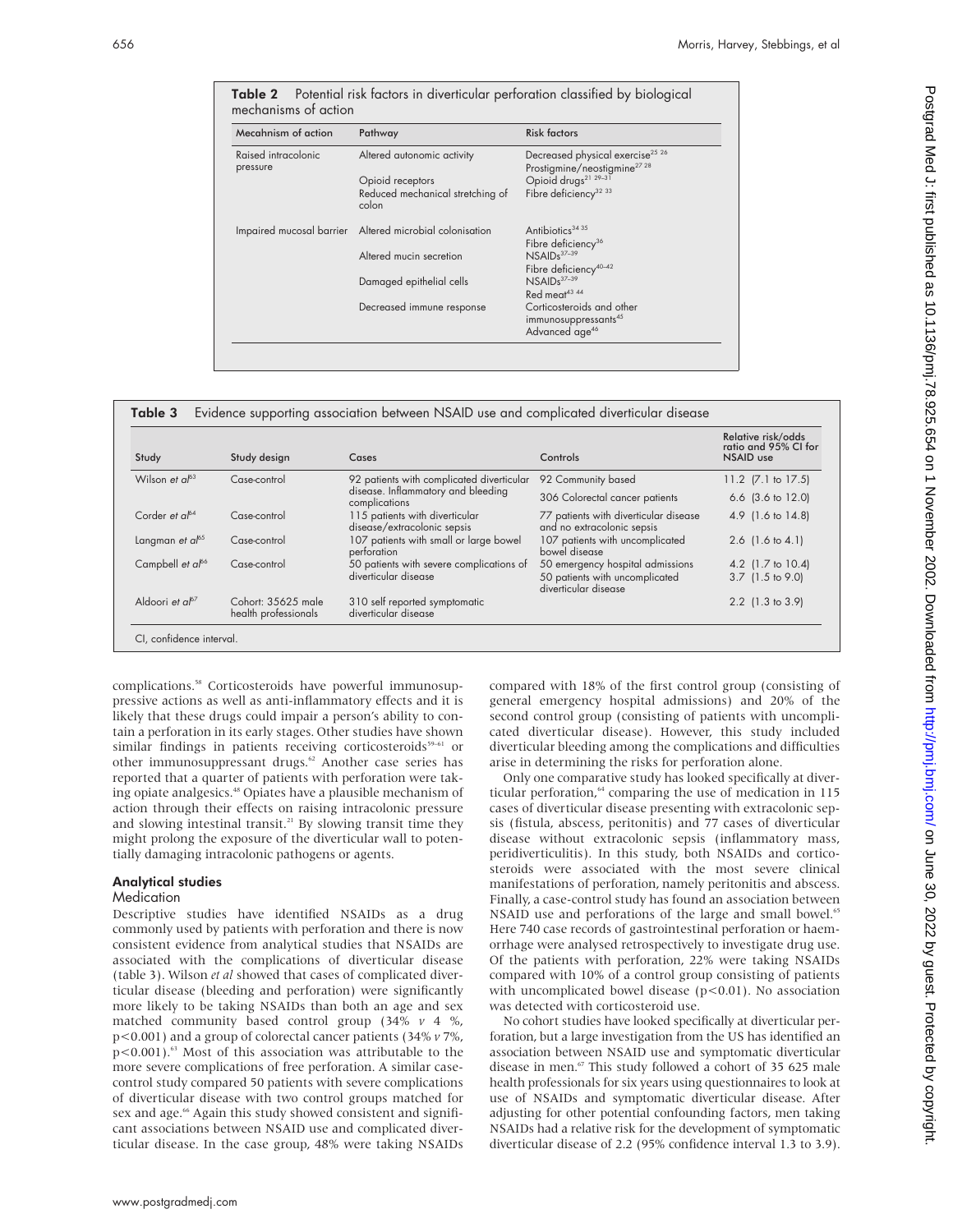However, in this study symptomatic diverticular disease was defined on the basis of self reported abdominal pain, bleeding, or change in bowel habit related to diverticular disease. It is unclear how many cases were attributable to perforation, bleeding, or simply mild symptoms.

The consistency of the evidence and the plausible biological mechanisms suggest that a causal relationship exists between NSAID use and diverticular complications. In particular, NSAIDs appear to be associated with the more severe complications of abscess and peritonitis. However, if these drugs are a true risk factor for perforation, they would account for less than 20% of cases.<sup>48</sup> Other risk factors must be important and could include drugs such as corticosteroids and opiate analgesics. Both have plausible mechanisms of action in perforation and observational evidence suggests they may be involved.

#### Diet

There are no studies that have examined whether associations exist specifically between diet and perforated colonic diverticular disease. However, variations in the incidence of perforation between countries with differing native diets, suggest that food components may be involved.47 A large US cohort study has shown that both a high red meat intake and low fibre intake (particularly a deficiency of fruit and vegetable fibre) increased the risk of symptomatic diverticular disease by threefold.<sup>68</sup> This finding was supported by a case-control study from Greece, where red meat was shown to increase the risk of symptomatic diverticular disease while vegetables and brown bread were protective.<sup>69</sup> As both these studies suggested that red meat and a deficiency of certain sources of dietary fibre may lead to the development of diverticular symptoms, it is also plausible that they could play a part in perforation. Fibre may protect against perforation by increasing stool weight and water content thus reducing colonic segmentation pressures and transit times.<sup>32</sup> Furthermore, short chain fatty acids derived from the bacterial fermentation of fibre provide an important fuel source for colonic epithelial cells<sup>24 70</sup> and may be important in maintaining an adequate colonic barrier.<sup>24 71</sup> Red meat could predispose to perforation by the actions of its metabolites on colonic epithelial cells. Heterocyclic amines, products of cooked meat, have been associated with colonic mucosal cell apoptosis (programmed cell death)<sup>43</sup> while haem, the iron carrier in red meat, produces a highly cytotoxic factor in rat colons.<sup>44</sup> Further investigations are now required to specifically investigate the role of red meat and fibre intake in diverticular perforation.

#### Smoking and alcohol

Only two studies have looked at the relationship between smoking and diverticular disease and gave conflicting results. Of these, a large cohort study found no association between smoking and symptomatic diverticular disease,<sup>72</sup> while a casecontrol study identified smoking as a risk factor for complicated disease.<sup>73</sup> In the case-control study, smoking increased the odds of diverticular complications, which included perforation, by threefold.<sup>73</sup> The authors postulated that nicotine might predispose to inflammatory complications by reducing mucosal immunity in the colon. Smoking was highly correlated with alcohol intake, although the association between alcohol use and complications did not reach statistical significance.

Alcohol use has been investigated in a Danish study in which incidence rates of diverticulitis were compared between a cohort of alcoholics and the general population.<sup>74</sup> It was found that the risk of diverticulitis was trebled in women alcoholics and doubled in male alcoholics. However, the validity of these findings is uncertain as there is a lack of clearly defined criteria for the diagnosis of diverticulitis and a failure to adjust for the potential confounding factors of smoking and diet. Further aetiological studies are now required to

investigate smoking and alcohol habits specifically in diverticular perforation. Such studies should adjust for the potential confounding effects of diet.

#### Conclusions

This review has highlighted deficiencies in our understanding of both the incidence and aetiology of colonic diverticular perforation. Despite being a major source of morbidity and mortality, few studies have attempted to investigate the causes of perforation. Most identified studies have investigated the heterogenous categories of "complicated diverticular disease" or "symptomatic diverticular disease" instead of examining single well defined conditions such as perforation. This creates problems in interpreting associations and makes comparisons between studies difficult.

Descriptive studies show that, as expected, perforation is most frequent in industrialised countries with a high underlying prevalence of diverticulosis. The risk of perforation increases with advanced age and appears to be greater in men. Consistent evidence also suggests that NSAIDs are causally related to the severe complications of perforation and are probably involved in about a fifth of all cases. This review has highlighted other potential risk factors that may be involved. These include corticosteroids, opioid analgesics, smoking, alcohol use, excess red meat, and fibre deficiency all of which have plausible mechanisms for causing perforation but on which limited epidemiolgical data exists.

With a more complete understanding of the causes of diverticular perforation three levels of prevention could be adopted. Firstly, primary public health measures could be instigated through, for example, education about safe use of prescribed and over the counter medications. Secondly, patients identified with diverticular disease could be advised on modifying risk factors such as dietary components. Thirdly patients admitted to hospital with minor complications of diverticular disease could be stratified into risk groups according to their exposures. Based on the potential risk of perforation, an informed decision could be made on elective surgical resection at an early stage. With a lack of good quality aetiological data, the current scope for prevention of perforated diverticular disease is limited. The cautious use of NSAIDs in people with known diverticular disease may have some benefits in reducing the incidence of perforation, but as a single measure it is unlikely to have a large impact. Fibre supplementation remains the mainstay of medical management in symptomatic diverticular disease<sup>75</sup> but this is based on inconsistent evidence 76–78 and there is no evidence that fibre prevents complications such as perforation.<sup>77</sup> Long term treatment with rifaximin, a poorly absorbed antibiotic, has been shown in a randomised clinical trial to improve symptoms in uncomplicated diverticular disease, $7<sup>9</sup>$  but such drugs have yet to be assessed in preventing perforation. The role of elective surgery in preventing complications is equally ambiguous with both the selection of patients and timing of surgery still debated.18 80 At present, there is simply not enough aetiological data to identify those who would benefit most from surgery.

This review suggests that there is a need for further good quality epidemiological research to specifically identify risk factors in colonic diverticular perforation. Such research would allow preventive measures to be directed at both the general population and high risk groups, benefiting patients and reducing the healthcare resources required to treat them.

..................... Authors' affiliations

C R Morris, I M Harvey, A R Hart, School of Medicine, Health Policy

and Practice, University of East Anglia, Norwich<br>**W S L Stebbings, C T M Speakman,** Department of Surgery, Norfolk and Norwich University Hospital NHS Trust

H J Kennedy, Department of Gastroenterology, Norfolk and Norwich University Hospital NHS Trust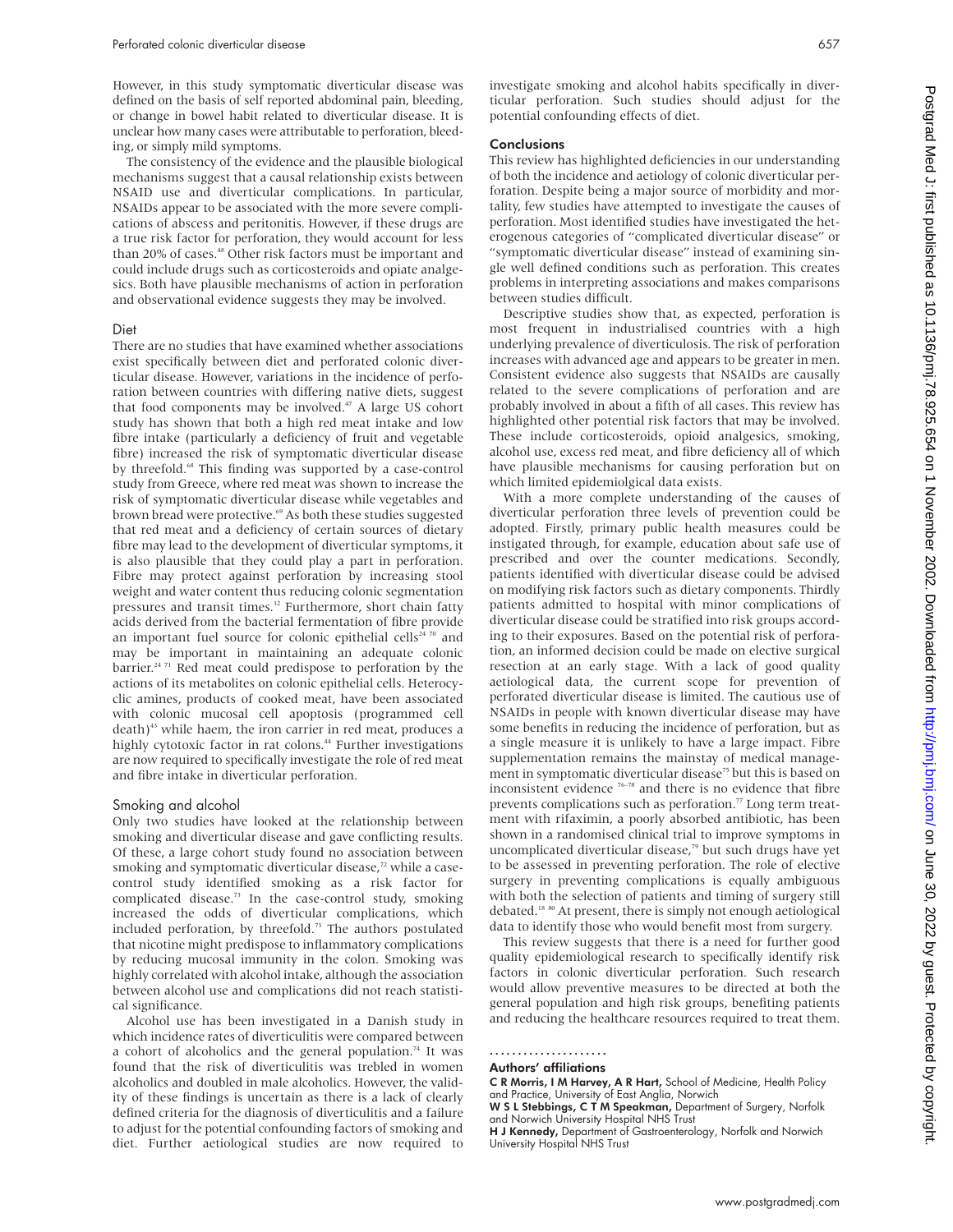- 1 Telling WHM. Discussion on diverticulitis. Proc R Soc Med 1920;13:55–64.
- 2 Schoetz DJ, Jr. Diverticular disease of the colon: a century-old problem. Dis Colon Rectum 1999;42:703–9.
- 3 Hughes LE. Postmortem survey of diverticular disease of the colon. I. Diverticulosis and diverticulitis. Gut 1969;10:336–44.
- 4 Painter NS, Burkitt DP. Diverticular disease of the colon, a 20th century problem. Clin Gastroenterol 1975;4:3–21.
- 5 American Gastroenterological Association. The burden of gastrointestinal diseases. Bethesda, MD: American Gastroenterological Association, 2001.
- 6 Parks TG. Natural history of diverticular disease of the colon. Clin Gastroenterol 1975;4:53–69.
- 7 Wong WD, Wexner SD, Lowry A, et al. Practice parameters for the treatment of sigmoid diverticulitis—supporting documentation. The Standards Task Force. The American Society of Colon and Rectal Surgeons. Dis Colon Rectum 2000;43:290–7.
- 8 Imperiali G, Meucci G, Alvisi C, et al. Segmental colitis associated with diverticula: a prospective study. Am J Gastroenterol 2000;95:1014-16.
- 
- 9 **Elliott TB**, Yego S, Irvin TT. Five-year audit of the acute complications of<br>diverticular disease. *Br J Surg* 1997;**84**:535–9.<br>10 **Tudor RG**, Farmakis N, Keighley MR. National audit of complicated<br>diverticular disease:
- management in perforated diverticular disease. Dis Colon Rectum 1987;30:929–33.
- 12 Nagorney DM, Adson MA, Pemberton JH. Sigmoid diverticulitis with perforation and generalized peritonitis. *Dis Colon Rectum*<br>1985;**28**:71–5.
- 13 **Peoples JB**, Vilk DR, Maguire JP, et al. Reassessment of primary resection of the perforated segment for severe colonic diverticulitis. Am J Surg 1990;159:291–3.
- 14 Zeitoun G, Laurent A, Rouffet F, et al. Multicentre, randomized clinical trial of primary versus secondary sigmoid resection in generalized peritonitis complicating sigmoid diverticulitis. Br J Surg 2000;87:1366–74.
- 15 **Kronborg O**. Treatment of perforated sigmoid diverticulitis: a<br>prospective randomized trial. *Br J Surg* 1993;80:505–7.<br>16 **Keighley MRB**, Williams NS. Left-sided colonic diverticular disease. In:
- Keighley MRB, Williams NS, eds. *Surgery of the anus, rectum and colon.*<br>Philadelphia: WB Saunders, 1999: 1128–300.
- 17 Imbembo AL. Diverticular disease of the colon. In: Sabiston DCJ, Lyerly HK, eds. Textbook of surgery: the biological basis of modern surgical practice. Philadelphia: WB Saunders, 1997.
- 18 Ferzoco LB, Raptopoulos V, Silen W. Acute diverticulitis. N Engl J Med 1998;338:1521–6.
- 19 Hinchey EJ, Schaal PG, Richards GK. Treatment of perforated diverticular disease of the colon. Adv Surg 1978;12:85–109.
- 20 Arfwidsson S, Kock NG, Lehmann L, et al. Intraluminal pressure in the sigmoid colon of normal subjects and patients with diverticular disease.<br>*Acta Chir Scand* 1964;**342**:1–132.
- 21 Painter NS, Truelove SC. The intraluminal pressure patterns in diverticulosis of the colon. Part II: the effect of morphine. Gut 1964;5:207–13.
- 
- 22 Watters DA, Smith AN. Strength of the colon wall in diverticular<br>disease. *Br J Surg* 1990;77:257–9.<br>23 Macfarlane GT, Macfarlane S. Human colonic microbiota: ecology,<br>physiology and metabolic potential of intestinal ba
- 24 Edwards C. Physiology of the colorectal barrier. Advanced Drug Delivery Reviews 1996;28:173–90.
- 25 Rao SS, Beaty J, Chamberlain M, et al. Effects of acute graded exercise on human colonic motility. Am J Physiol 1999;276:G1221–6.
- 26 Sarna SK. Physiology and pathophysiology of colonic motor activity (2). Dig Dis Sci 1991;36:998–1018.
- 27 Painter NS. The effect of neostigmine methyl sulphate on the human colon in health and in diverticulosis. Proc R Soc Med 1967;60:219–20.
- 28 Sasaki D, Munakata A, Saitoh Y, et al. Anti-spasmodic effect of prifinium bromide on the proximal and distal colon in patients with diverticular
- disease. *Gastroenterol Jpn* 1981;**16**:344–9.<br>29 **Frantzides CT**, Condon RE, Schulte WJ, *et al*. Effects of morphine on<br>colonic myoelectric and motor activity in subhuman primates. A*m J* Physiol 1990;258:G247-52.
- 30 Frantzides CT, Cowles V, Salaymeh B, et al. Morphine effects on human colonic myoelectric activity in the postoperative period. Am J Surg 1992;163:144–8.
- 31 Schang JC, Hemond M, Hebert M, et al. How does morphine work on colonic motility? An electromyographic study in the human left and<br>sigmoid colon. *Life Sci* 1986;**38**:671–6.
- 32 Cummings JH, Stephen AM. The role of dietary fibre in the human colon. Can Med Assoc J 1980;123:1109–14.
- 33 Eastwood MA, Smith AN, Brydon WG, et al. Comparison of bran, ispaghula, and lactulose on colon function in diverticular disease. Gut 1978;19:1144–7.
- 34 Edlund C, Nord CE. Effect on the human normal microflora of oral antibiotics for treatment of urinary tract infections. J Antimicrob Chemother 2000;46(suppl 1):41–8.
- 35 Cavallaro V, Catania V, Bonaccorso R, et al. Effect of a broad-spectrum cephalosporin on the oral and intestinal microflora in patients undergoing colorectal surgery. J Chemother 1992;4:82–7.
- 36 Gibson GR. Dietary modulation of the human gut microflora using prebiotics. Br J Nutr 1998;80:S209–12.
- 
- 37 Levi S, Shaw-Smith C. Non-steroidal anti-inflammatory drugs: how do<br>they damage the gut? Br J Rheumatol 1994;33:605–12.<br>38 Davies NM, Wallace JL. Nonsteroidal anti-inflammatory drug-induced<br>gastrointestinal toxicity: ne
- 39 **Cryer B**. NSAID gastrointestinal toxicity. *Current Opinion in*<br>Gastroenterology 2000;1**6**:495–502.<br>40 **Barcelo A**, Claustre J, Moro F, *et al.* Mucin secretion is modulated by
- luminal factors in the isolated vascularly perfused rat colon. Gut 2000;46:218–224.
- 
- 
- 41 **Scheppach W**. Effects of short chain fatty acids on gut morphology and<br>function. Gut 1994;35(1 suppl)S35–8.<br>**42 Finnie IA**, Dwarakanath AD, Taylor BA, *et al.* Colonic mucin synthesis is<br>increased by sodium butyrate.
- 44 Sesink AL, Termont DS, Kleibeuker JH, *et al.* Red meat and colon cancer: the cytotoxic and hyperproliferative effects of dietary heme.<br>Cancer Res 1999;59:5704-9.<br>45 Routes J, Claman HN. Corticosteroids in inflammatory
- 
- 46 Ginaldi L, De Martinis M, D'Ostilio A, et al. The immune system in the
- elderly: I. Specific humoral immunity. *Immunol Res* 1999;**20**:101–8.<br>47 **Kyle J**, Adesola AO, Tinckler LF, *et al*. Incidence of diverticulitis. *Scand J* Gastroenterol 1967;2:77–80.
- 48 Hart AR, Kennedy HJ, Stebbings WS, et al. How frequently do large bowel diverticula perforate? An incidence and cross-sectional study. Eur J
- Gastroenterol Hepatol 2000;12:661–5. 49 Makela J, Vuolio S, Kiviniemi H, et al. Natural history of diverticular disease: when to operate? Dis Colon Rectum 1998;41:1523–8.
- 50 Ambrosetti P, Robert JH, Witzig JA, et al. Acute left colonic diverticulitis
- in young patients. *J Am Coll Surg* 1994;**179**:156–60.<br>51 **Schauer PR**, Ramos R, Ghiatas AA, *et al.* Virulent diverticular disease in<br>young obese men. *Am J Surg* 1992;**16**4:443–6.<br>**52 Schwartz HA**. Lower gastrointestinal
- antiinflammatory drugs. J Rheumatol 1981;8:952–4. 53 Sheers R, Williams WR. NSAIDs and gut damage. Lancet
- 1989;ii:1154.
- 54 Day TK. Intestinal perforation associated with osmotic slow release indomethacin capsules. BMJ 1983;287:1671–2.
- 55 Coutrot S, Roland D, Barbier J, et al. Acute perforation of colonic diverticula associated with short-term indomethacin. Lancet 1978;ii:1055–6.
- 56 Davies NM. Toxicity of nonsteroidal anti-inflammatory drugs in the large intestine. Dis Colon Rectum 1995;38:1311-21.
- 57 Davies NM. Review article: non-steroidal anti-inflammatory drug-induced gastrointestinal permeability. Aliment Pharmacol Ther 1998;12:303–20.
- 58 Canter JW, Shorb PE Jr. Acute perforation of colonic diverticula associated with prolonged adrenocorticosteroid therapy. Am J Surg 1971;121:46–51.
- 59 Weiner HL, Rezai AR, Cooper PR. Sigmoid diverticular perforation in neurosurgical patients receiving high-dose corticosteroids. Neurosurgery 1993;33:40–43.
- 60 Beaver TM, Fullerton DA, Zamora MR, et al. Colon perforation after lung
- transplantation. Ann Thorac Surg 1996;62:839–43. 61 Candelas G, Jover JA, Fernandez B, et al. Perforation of the sigmoid colon in a rheumatoid arthritis patient treated with methylprednisolone pulses. Scand J Rheumatol 1998;27:152–3.
- 62 Tyau ES, Prystowsky JB, Joehl RJ, et al. Acute diverticulitis. A complicated problem in the immunocompromised patient. Arch Surg 1991;126:855–8.
- 63 Wilson RG, Smith AN, Macintyre IM. Complications of diverticular disease and non-steroidal anti- inflammatory drugs: a prospective study.<br>*Br J Surg* 1990;**77**:1103–4.
- 64 Corder A. Steroids, non-steroidal anti-inflammatory drugs, and serious septic complications of diverticular disease. BMJ 1987;295:1238.
- 65 Langman MJ, Morgan L, Worrall A. Use of anti-inflammatory drugs by patients admitted with small or large bowel perforations and haemorrhage. BMJ 1985;290:347–9.
- 66 Campbell K, Steele RJ. Non-steroidal anti-inflammatory drugs and complicated diverticular disease: a case-control study. Br J Surg
- 1991;**78**:190–1.<br>67 **Aldoori WH**, Giovannucci EL, Rimm EB, *et al*. Use of acetaminophen and nonsteroidal anti-inflammatory drugs: a prospective study and the risk of symptomatic diverticular disease in men. Arch Fam Med
- 1998;7:255–60.<br>68 **Aldoori WH**, Giovannucci EL, Rimm EB, *et al*. A prospective study of diet<br>and the risk of symptomatic diverticular disease in men. *Am J Clin Nutr* 1994;60:757–64.
- 69 Manousos O, Day NE, Tzonou A, et al. Diet and other factors in the aetiology of diverticulosis: an epidemiological study in Greece. Gut 1985;26:544–9.
- 70 Anonymous. Dietary fibre: importance of function as well as amount [editorial]. Lancet 1992;340:1133–4.
- 71 Mariadason JM, Catto-Smith A, Gibson PR. Modulation of distal colonic epithelial barrier function by dietary fibre in normal rats. Gut 1999;44:394–9.
- 72 Aldoori WH, Giovannucci EL, Rimm EB, et al. A prospective study of alcohol, smoking, caffeine, and the risk of symptomatic diverticular disease in men. Ann Epidemiol 1995;5:221-8.